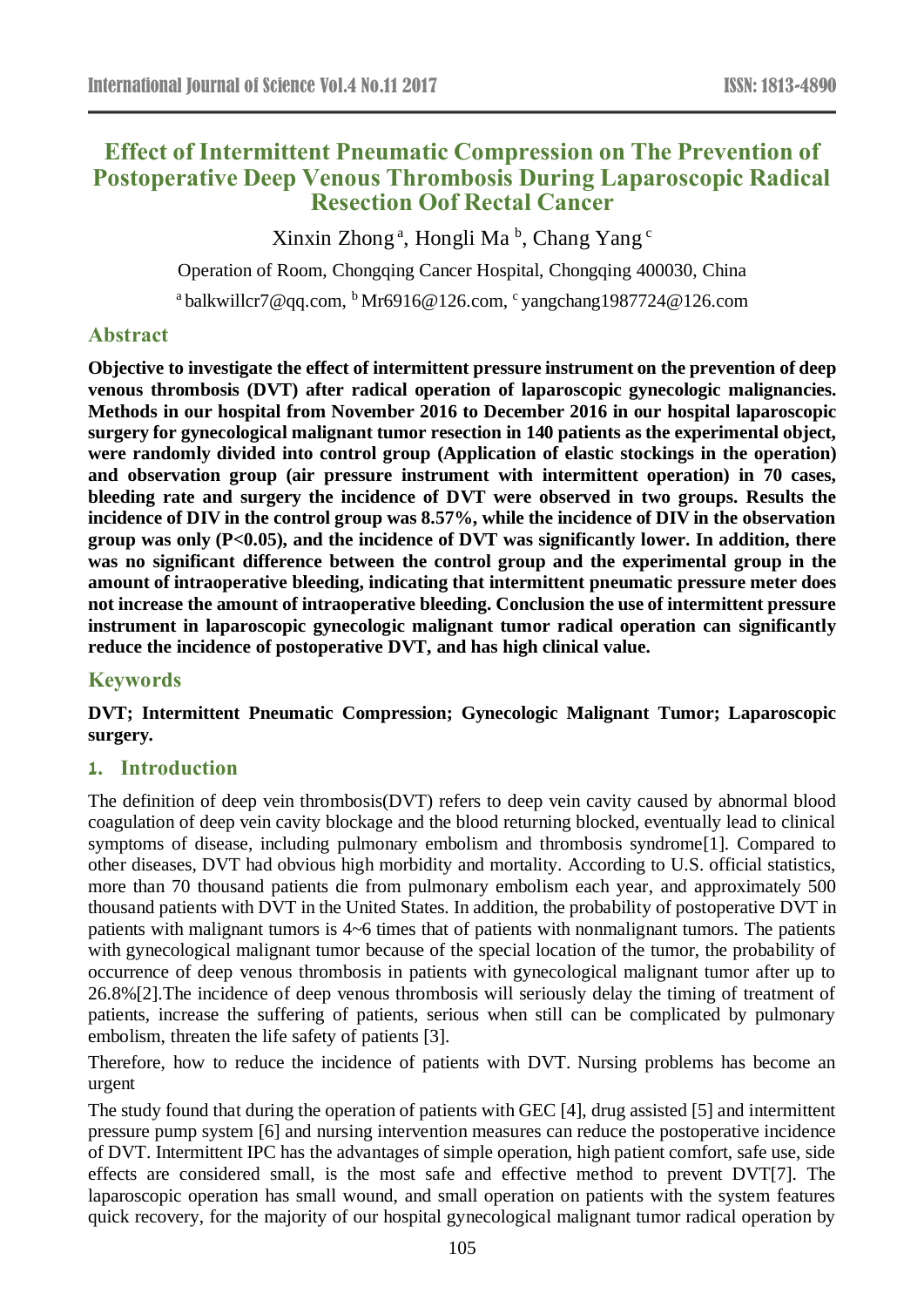laparoscopy[8]. Therefore has completed, this paper will discuss laparoscopic gynecological malignant tumor radical with intermittent pressure pump operation effect on prevention of deep venous thrombosis after operation. The data reported are as follows:

## **2. General information and methods**

#### **2.1 General information**

In this study, we selected 140 patients who underwent laparoscopic radical surgery for gynecologic malignancies from November 2016 to December 2016 in our hospital as the experimental subjects.

Selection criteria: no serious disturbance of consciousness, non allergic, blood coagulation dysfunction, serious diseases, acute or chronic infection, preoperative coagulation function examination showed hypercoagulable state, ultrasound examination for DVT, coagulation index, drug use effect of previous history of thrombosis, severe lower extremity arteriosclerosis, ischemic vascular or other leg a serious disease, peripheral vascular disease and deformity.

This study was approved by the nursing department of our hospital, the patient and family members signed the informed consent.

The patients were randomly divided into digital table method will be chosen as the control group and the observation group with 70 cases in each group, the control group patients aged 29~69 years, mean age (39.4 + 7.9), 21 cases of endometrial carcinoma, 34 cases of patients with cervical cancer, 15 cases of ovarian cancer patients, the longest operation time 360 minutes, the shortest is 134 minutes, the average operation time was  $(224 + 56)$  minutes. The patients in the observation group were  $27~-72$ years of age, the average age  $(41.5 + 8.4)$  years; 22 cases of patients with endometrial carcinoma, 23 cases of patients with cervical cancer, 25 cases of ovarian cancer, surgery time the longest 341 minutes, the shortest is 146 minutes, the average operation time was  $(214 + 72)$  minutes. The observation group and the control group in the information age of all patients, the operation time were compared, the difference was not statistically significant (P>0.05), the experimental analysis of two groups of patients.

#### **2.2 Mathods**

In the experiment of all patients underwent routine preoperative therapy: all patients admitted to the hospital after the DVT risk assessment of the risk, according to the DVT grade is divided into high risk, low risk, moderate risk and high risk; on the basis of knowledge of conventional DVT pathogenesis, clinical symptoms and some related preventive measures are of the patients; inform patients need more water, reasonable collocation, do not drink, do not smoke diet to maintain a good lifestyle on postoperative recovery and prevention of the occurrence of DVT positive significance.

#### Control group

Theatre nurses instruct the patients to wear progressive compression socks in the operation area, and every 30 minutes to see patients with lower limb blood supply during the operation (by monitoring the temperature and pulsation of dorsal artery of foot).

#### Observation group

(1) Theatre nurses checking the pressure band and power supply of charging system of the intermittent inflation pressure pump before operation.

(2) Theatre nurse helps the patient to wear the intermittent pneumatic pump system, after the patient laying on the operating bed.

(3) The intermittent IPC is adjusted to "intermittent pressure" mode, from ankle to thigh leg began to pressure. In the system pressure is set to 45mmHg (1mmHg=0.133kPa), 35mmHg, 30mmHg. The maximum pressure duration is set to 11 seconds for evacuation and full filling of the lower extremities. System automatic decompression time is set to 60 seconds. In patients during surgery has been the use of intermittent IPC.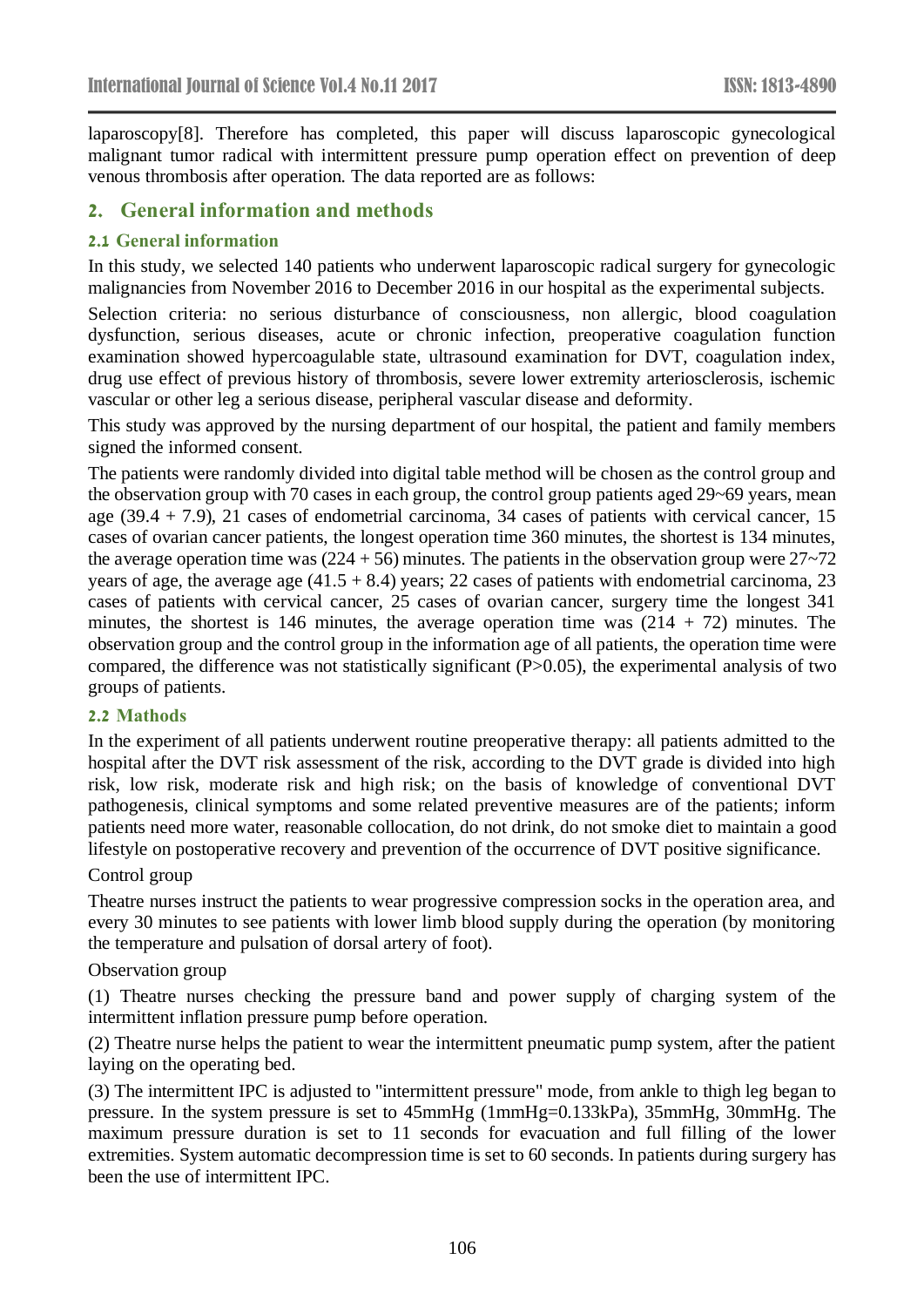(4) During the operation to observe whether there is a system of cuff release, if it is found that the system cuff release, should be timely to re wrapped. Theatre nurse should be every 30 minutes to observe the patient's skin color, pay attention to the state observation of patients with lower extremity peripheral blood (and double skin temperature monitoring and pulsation of dorsal artery of foot). If there is a special situation should immediately stop using the intermittent IPC.

#### **2.3 observation index**

Taking the double venous color Doppler examination for all the patients were checked by, In the 24 hours before surgery and 24 hours after the operation[9].

(1) observe the echo of the thrombus in the vein cavity. If the vein of the vein is hypoechoic or anechoic, it can be diagnosed as DVT.

(2) observation of lower extremity venous color Doppler image, if the presence of thrombus imaging, venous wall, intermittent intravenous cavity can not be compressed measuring the amount of bleeding during surgery in patients with the occurrence of DVT after surgery.

#### **2.4 statistical methods**

All data were analyzed using SPSS 17 statistical software. The quantitative data is expressed by means of average + standard deviation. The independent samples t test and chi square test were used for statistical analysis.  $P \le 0.05$  was statistically significant.

#### **3. Result**

In the control group, 6 cases of DVT occurred in 70 cases, and the incidence of DVT was 8.57%. In the observation group, 2 cases of DVT occurred in 70 cases, and the incidence of DVT was 2.86%. There was no significant difference in the amount of bleeding between the control group and the observation group. The incidence of DVT in the observation group was significantly lower than that in the control group, the difference between the two groups was more significant, with statistical significance. Detailed data are shown in table 1.

| groups               | <b>DVT</b>           | None DVT | Total |
|----------------------|----------------------|----------|-------|
| control group        | 6(8.57%)             | 62       | 70    |
| observation group    | 2(2.86%)             | 68       | 70    |
| statistical analysis | $x2=7.2748$ P=0.0106 |          |       |

Tab. 1 The incidence of DVT in control group and observation group

In the control group DVT in patients with endometrial cancer occurred in 2 cases, the incidence rate of DVT was 9.52%; 3 cases of DVT in cervical cancer patients, the incidence rate of DVT was 8.82%; 1 cases of DVT patients with ovarian cancer, the incidence of DVT was 6.67%.In the observation group DVT in patients with endometrial cancer occurred in 1 cases, the incidence rate of DVT was 4.55%; 0 cases of DVT in cervical cancer patients, the incidence rate of DVT was 0%; 1 cases of DVT patients with ovarian cancer, the incidence of DVT was 4%. There was no significant difference in the amount of bleeding between the patients in the control group and the observation group. After the use of intermittent inflation pressure apparatus, the incidence of DVT in all the tumor types in the control group was significantly decreased, the difference between the two groups was statistically significant, statistically significant. Detailed data are shown in table 2.

Tab.2 The different cancer patients' incidence of DVT in control group and observation group

| Groups            | Cancer                        | DVT         | None DVT |
|-------------------|-------------------------------|-------------|----------|
| control group     | <b>Endometrial Carcinoma</b>  | $2(9.52\%)$ | 18       |
|                   | Cervical cancer               | $3(8.82\%)$ | 30       |
|                   | Oophoroma                     | 1(6.67)     | 14       |
| observation group | <b>Endometrial Ccarcinoma</b> | 1(4.55)     |          |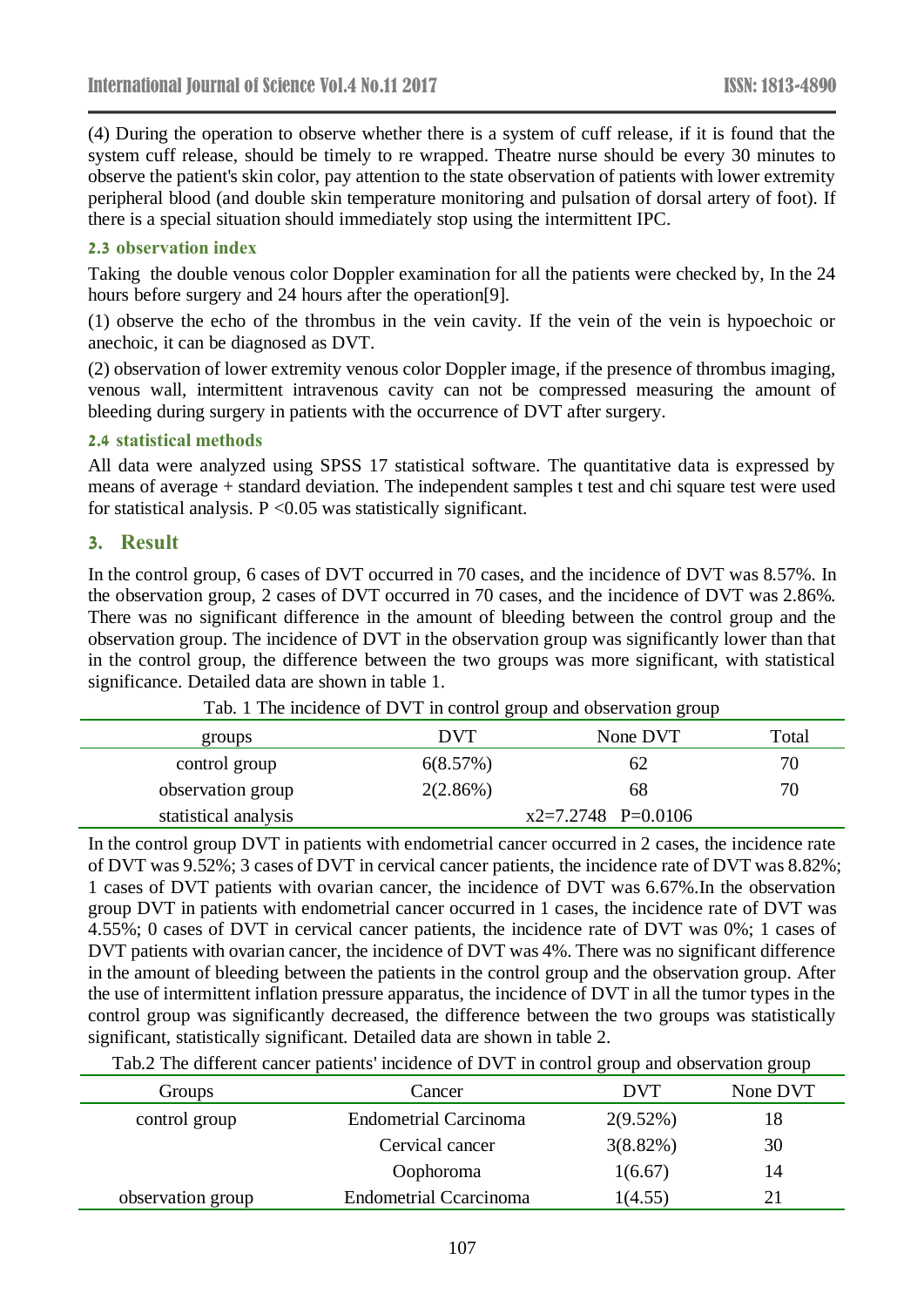| Cervical cancer | $0(0\%)$ | 24 |  |
|-----------------|----------|----|--|
| Oophoroma       | 1(4%)    |    |  |

### **4. Discussion**

DVT likely cause thrombophlebitis, an post thrombotic syndrome etc.. At the same time, DVT may lead to fatal pulmonary embolism, seriously affect the postoperative recovery and quality of life, and endanger the lives of patients. The study found that physical or drug intervention for patients can effectively reduce the postoperative incidence of DVT during the operation[10]. Therefore, nurses in operation room must pay attention to the prevention of DVT during the operation.

The results of this paper show that, In the control group only received routine prevention and operation of GEC in 70 cases there were 8 cases of deep venous thrombosis, the incidence rate was 11.43%; while the observation group using intermittent pneumatic pressure instrument of nursing intervention during the operation in 70 patients occurred only 2 cases of DVT, the incidence rate was 2.86%. Therefore, the clinical efficacy of the observation group was better than that of the control group in the prevention of DVT. The results of this study also show that the use of intermittent inflation pressure apparatus can reduce the incidence of DVT in different laparoscopic gynecologic radical surgery[11].

Intermittent IPC can provide continuous and circumferential pressure gradient acceleration, lower extremity venous blood flow velocity, pressure and promote venous emptying, produce pulsatile blood flow, reduce blood clotting factor on vascular endothelium adhesion and aggregation, reduce the incidence rate of DVT [12-13]. At the same time, intermittent IPC can promote the dissolution of fibrin, increase the activity of fibrinolytic system, inhibit the activation of procoagulant substances, prevent thrombosis, and of preventing DVT.

## **5. Conclusion**

This paper studied the application of intermittent IPC in laparoscopic radical operation for gynecologic malignant tumor to reduce the incidence of DVT after operation. The experimental results show that the intermittent IPC promotes the venous blood return during laparoscopic radical operation of gynecologic malignant tumor, reduces the pressure in vivo, and effectively reduces the incidence of DVT. Therefore, intermittent IPC has positive significance to reduce the occurrence of DVT after laparoscopic radical operation of gynecological malignant tumor, and has the value of further clinical popularization and application.

## **References**

- [1] Xia Ningning, Lou Qingqing. The effect of lower extremity deep venous thrombosis with intermittent pneumatic pressure pump to prevent postoperative spinal surgery[J]. China Health Care Nutrition, 2016,26(8):159-160.
- [2] Li Lingzhu, Cai Qunxi, Zhang Yuqing. Observation of the effect of lower limb massage and lower limb gymnastics on prevention of DVT after gynecologic malignant tumor operation[J]. Nursing and Rehabilitation Journal, 2009, 8(2):149-150.
- [3] Cheng Xiansheng. Prevention of pulmonary embolism focuses on the prevention and treatment of DVT [J]. Chinese medical journal, 2005, 85 (40): 2866-2869.
- [4] La Williams T O. Above-Knee versus Below-Knee Stockings in Total Knee Arthroplasty[J]. Annals of the Royal College of Surgeons of England, 2006, 88(3):302-5.
- [5] Jiang song, Zhang Peihua. Clinical vascular surgery, [M]. Science Press, 2014.
- [6] Zhang Hong, Zhang Fang. Role of intermittent inflation pressure system (IPC) in preventing the formation of deep venous thrombosis (DVT) during gynecological surgery [J]. Chinese medical engineering, 2012 (11): 139-139.
- [7] Hou Shuizhen, Fu Haiying, Zhang Yan. Investigation and Countermeasures of the risk of DVT among inpatients in grade two hospital [J]. Chinese Clinical Nursing, 2014, 6 (3): 271-272.